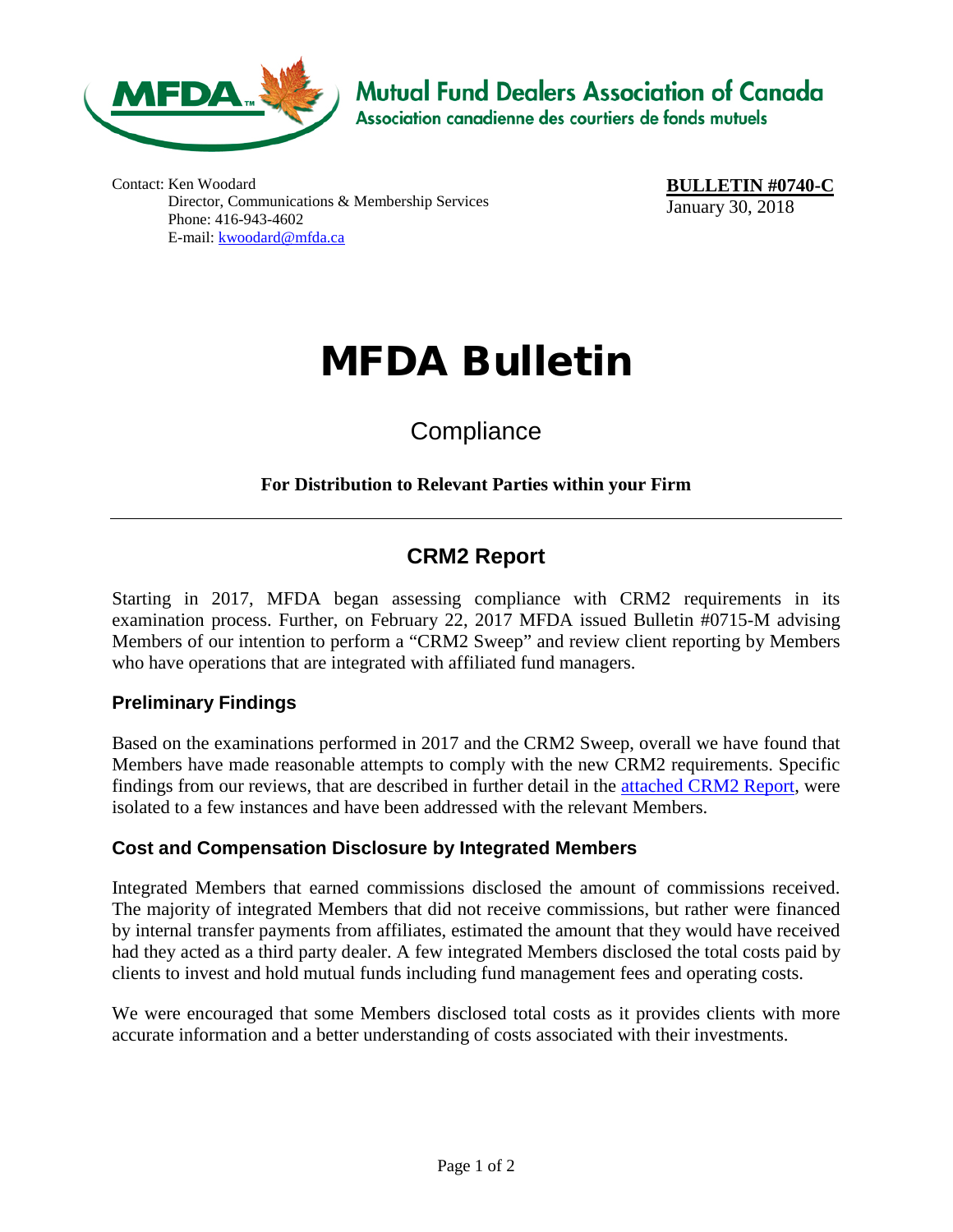#### **Next Steps**

MFDA will continue to examine Member compliance with CRM2 as part of our examination process and issue guidance where appropriate. The reviews we have conducted so far, however, have identified areas for further policy consideration, including expanding cost disclosure. To further the discussion of expanding cost disclosure, MFDA intends on issuing a discussion document outlining current practices, issues identified and requesting feedback on potential alternatives.

Docs#594299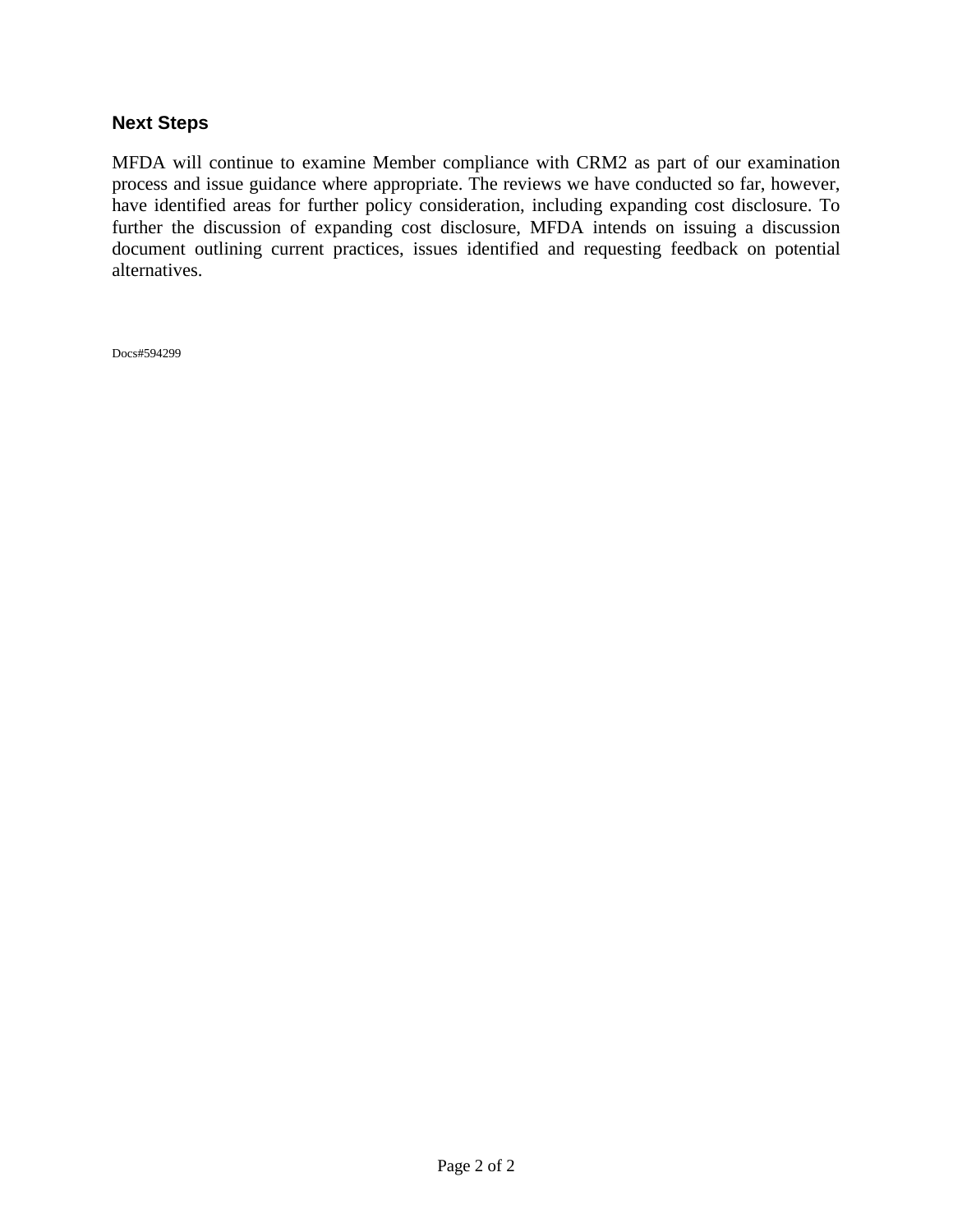<span id="page-2-0"></span>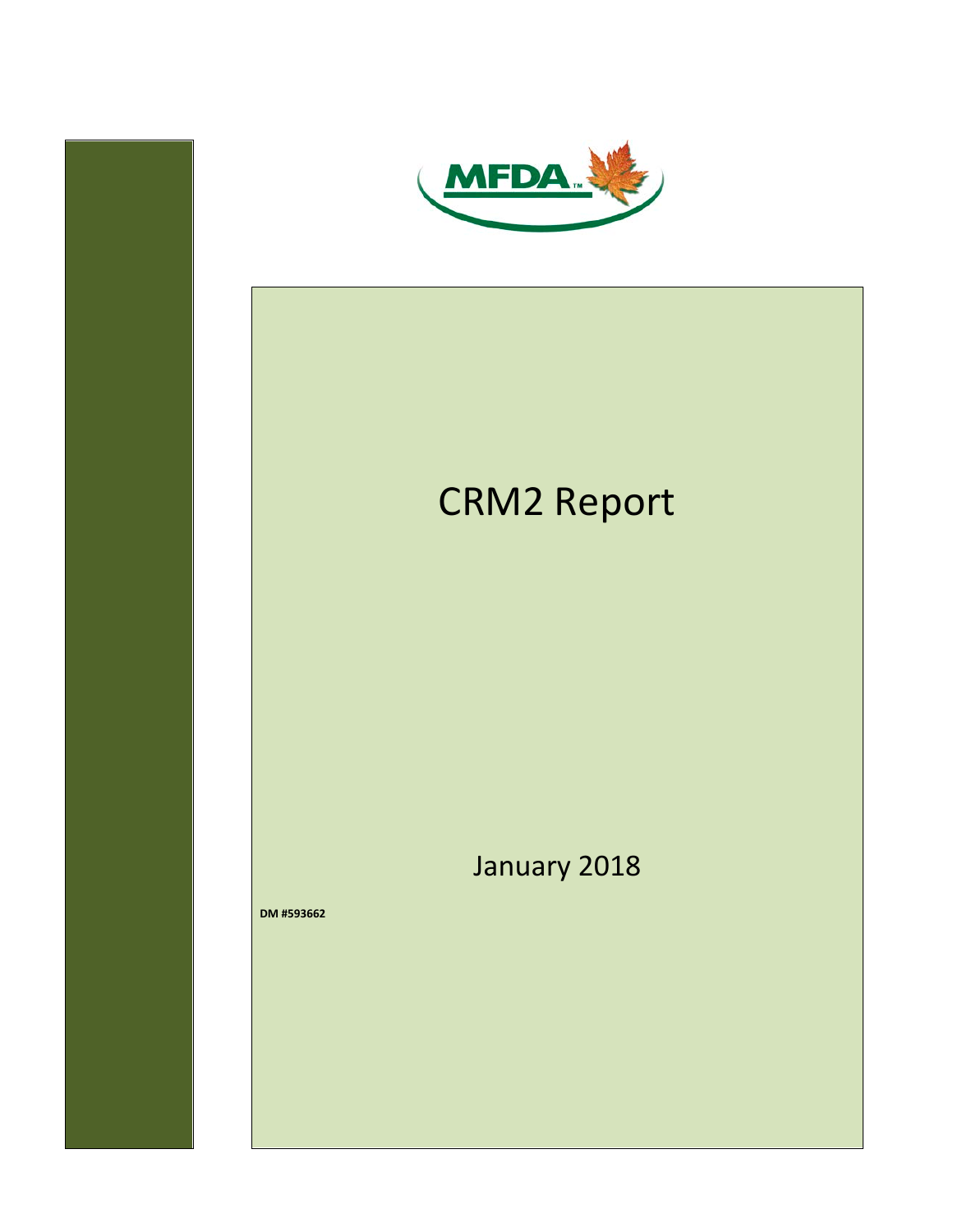# **Introduction**

Amendments to National Instrument 31-103 ("NI 31-103") came into force on July 15, 2013 and introduced new requirements relating to client account statements, charges and compensation disclosure and performance reporting, often collectively referred to as the "Client Relationship Model Phase 2" or "CRM2". For Members operating on a calendar year-end basis, the first Report on Charges and Other Compensation and Performance Reporting (the "new CRM2 reports") were issued for the 12-month period ending December 31, 2016.

Starting in 2017, MFDA began assessing compliance with the CRM2 requirements in its examination process. Further, as communicated in MFDA Bulletin #0715-M issued on February 22, 2017, MFDA also conducted a review of CRM2 reporting of certain Members with operations that are integrated with affiliated fund managers (the "CRM2 Sweep"). In some instances, integrated Members are financed through transfer payments from affiliated entities and do not earn commissions tied to sales activities. As outlined in MFDA Bulletin #0657-C – CRM2 Implementation Guide and Tips, MFDA staff expect these integrated Members to disclose a reasonable estimate of costs associated with dealer services provided to the client.

The Members selected for the CRM2 Sweep were asked to submit:

- a sample of client account statements and new CRM2 reports;
- details of fee-based programs, where applicable; and
- the methodology for determining compensation disclosure where the integrated Member is financed by transfer payments from affiliates.

# **CRM2: Preliminary Findings**

## **1. Timely Issuance of Reports**

Staff identified one instance where a Member did not issue the reports on a timely basis.

#### **2. Review of Reports**

One Member did not review of a sample of the reports for accuracy prior to issuing them to clients.

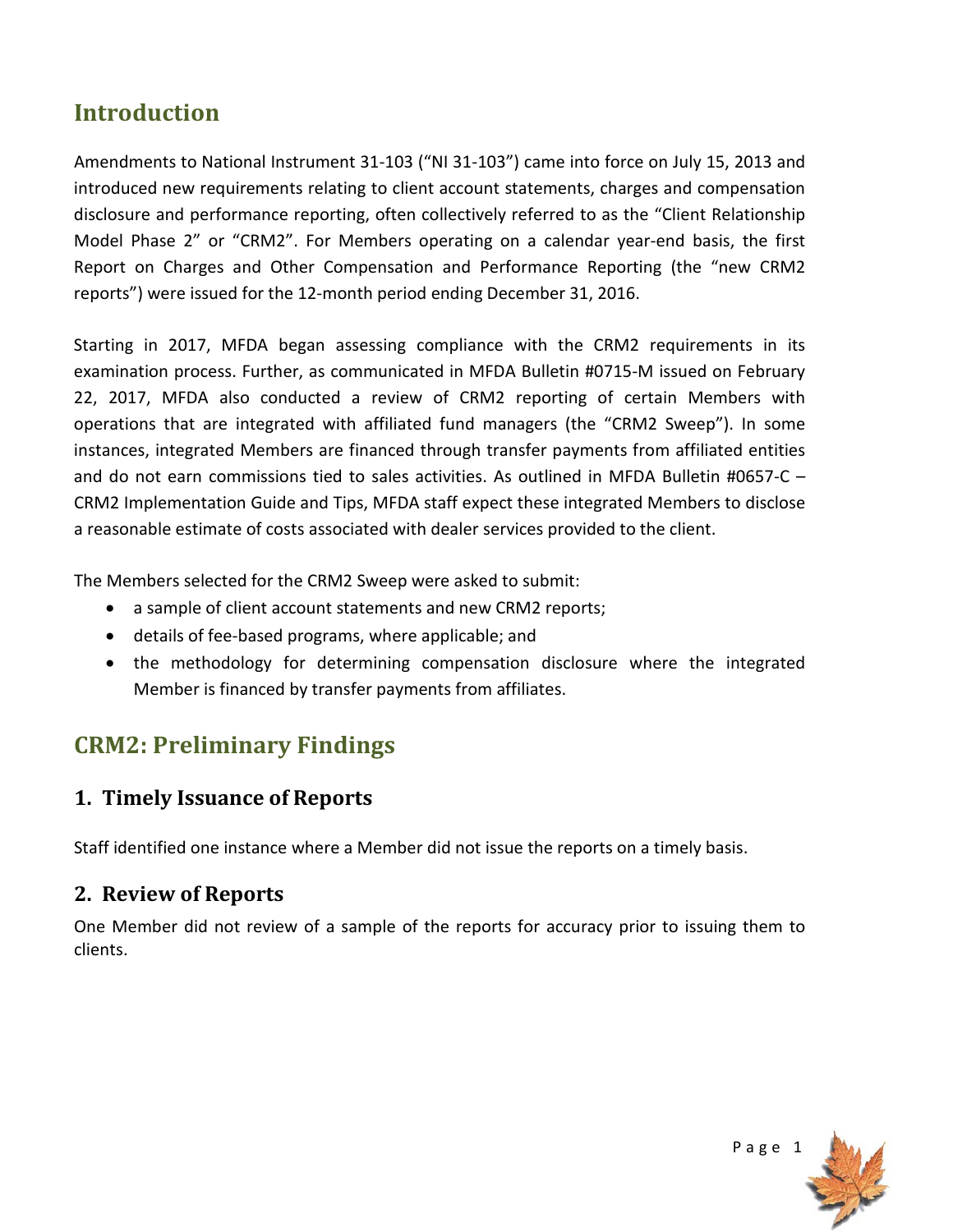#### **3. Account Statements**

In general, the account statements reviewed complied with regulatory requirements. However, we did identify instances where an account statement did not contain:

- $\triangleright$  The definition of "book cost";
- $\triangleright$  The market value of all cash and investments in the account at the beginning of the period;
- $\triangleright$  The cost of each investment position presented on an average cost per unit or share basis or on an aggregate basis at the end of the period;
- $\triangleright$  The total cost of all investment positions as at the end of the period;
- $\triangleright$  The name of the party that holds or controls each investment and a description of the way it is held;
- $\triangleright$  The definition of the term "DSC"; and
- $\triangleright$  Adequate disclosure of the market value of exempt securities where the market value was not determinable. Specifically, book cost was used rather than disclosing that the market value was "not determinable".

#### **4. Performance Reports**

In general, the performance reports reviewed complied with regulatory requirements. However, in one instance the Member used a time-weighted methodology to calculate percentage return instead of a money-weighted methodology.

## *5.* **Report on Charges and Other Compensation**

# *5.1 Disclosing a Reasonable Trailing Commission Amount for Integrated Members*

Integrated Members that earned commissions disclosed the amount of commissions received. Most integrated Members that did not receive commissions estimated the amount that they would have received had they acted as a third party dealer. A few integrated Members, however, disclosed the total costs paid by the client to invest and hold mutual funds which included management fees and fund operating costs. In the view of MFDA staff, total cost provides the most accurate and meaningful disclosure to clients.

We identified one integrated Member where the firm disclosed an estimated trailing commission but then deducted a trailing commission rebate, a management fee rebate and also deducted payments of intermediary fees paid by the Member resulting in negative cost and compensation balances in some cases.